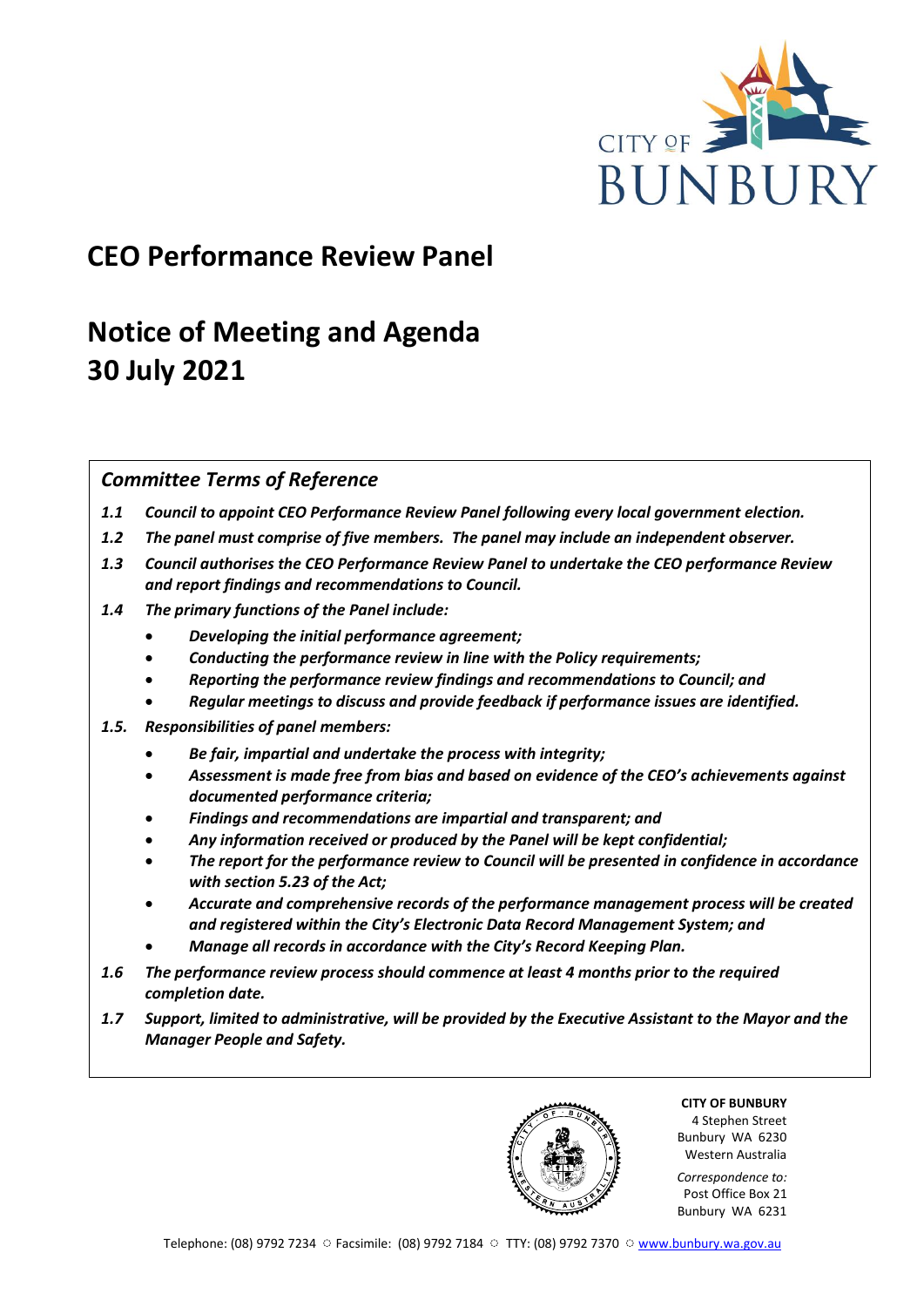

# **CEO Performance Review Panel Notice of Meeting**

Dear Committee Members

The next Ordinary Meeting of the CEO Performance Review Panel will be held in the Mayors Office, 2-4 Stephen Street, Bunbury on 30 July 2021 at 11.00am.

Signed: **Greg Golinski Manager Governance**

| Agenda       |  |
|--------------|--|
| 30 July 2021 |  |

*Committee Members:*

| <b>Member Name</b>                    | Representing    |
|---------------------------------------|-----------------|
| Mayor Gary Brennan (Presiding Member) | City of Bunbury |
| <b>Councillor Wendy Giles</b>         | City of Bunbury |
| <b>Councillor Cheryl Kozisek</b>      | City of Bunbury |
| <b>Councillor Betty McCleary</b>      | City of Bunbury |
| <b>Councillor Kris Plumb</b>          | City of Bunbury |

*Ex-officio Members (non-voting):*

| <b>Member Name</b> | Representing                   |
|--------------------|--------------------------------|
| Mr Mal Osborne     | <b>Chief Executive Officer</b> |

*Support Staff:*

| <b>Name</b>         | <b>Title</b>                       |
|---------------------|------------------------------------|
| l Mrs Leanne French | Senior Governance and Risk Officer |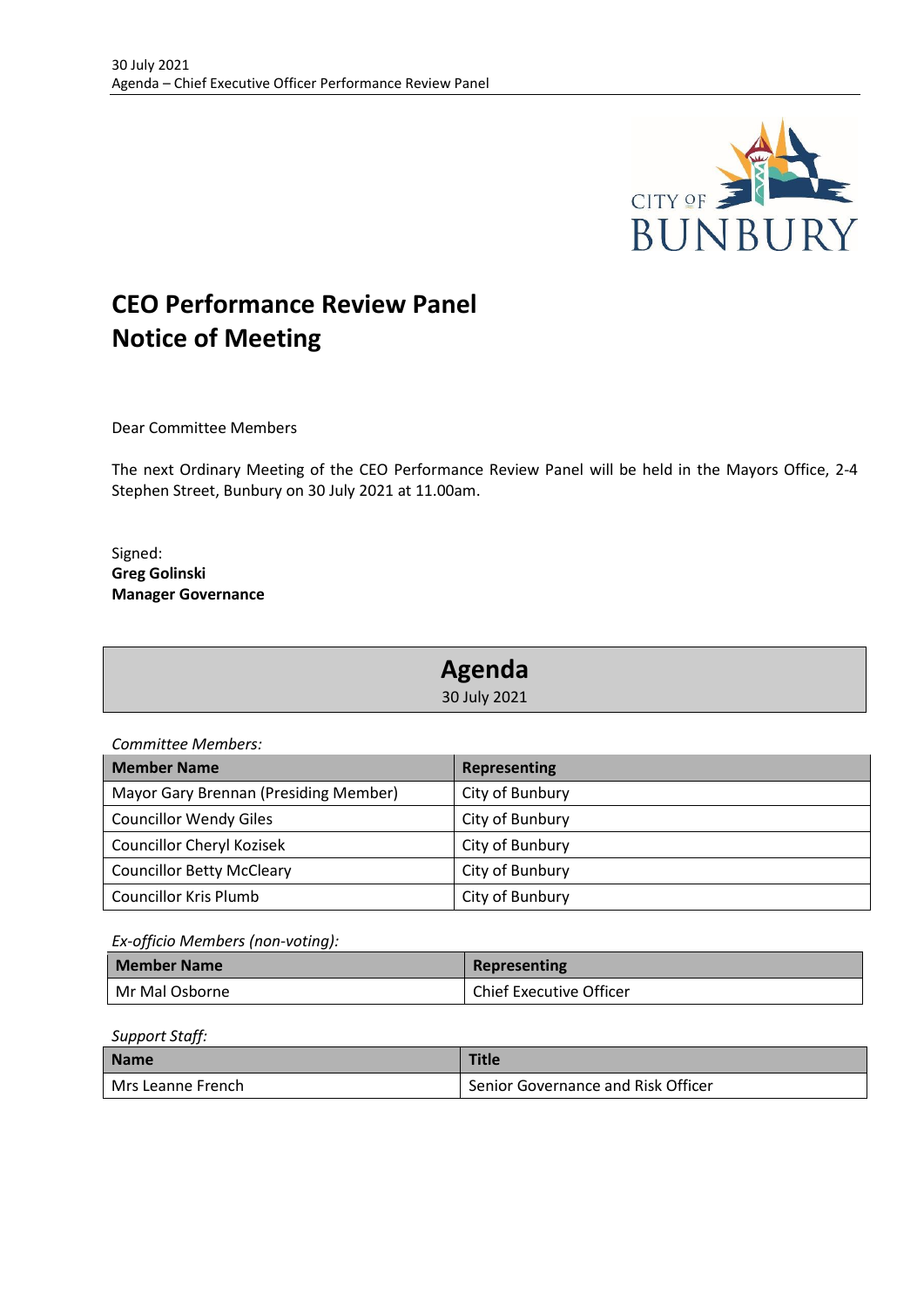# **Table of Contents**

| Item No        |            | <b>Subject</b> | Page No. |
|----------------|------------|----------------|----------|
| $\mathbf{1}$ . |            |                |          |
| 2.             |            |                |          |
| 3.             |            |                |          |
| 4.             |            |                |          |
|                | 4.1<br>4.2 |                |          |
| 5.             |            |                |          |
| 6.             |            |                |          |
| 7.             |            |                |          |
| 8.             |            |                |          |
|                | 8.1        |                |          |
| 9.             |            |                |          |
|                | 9.1<br>9.2 |                |          |
| 10.            |            |                |          |
| 11.            |            |                |          |
| 12.            |            |                |          |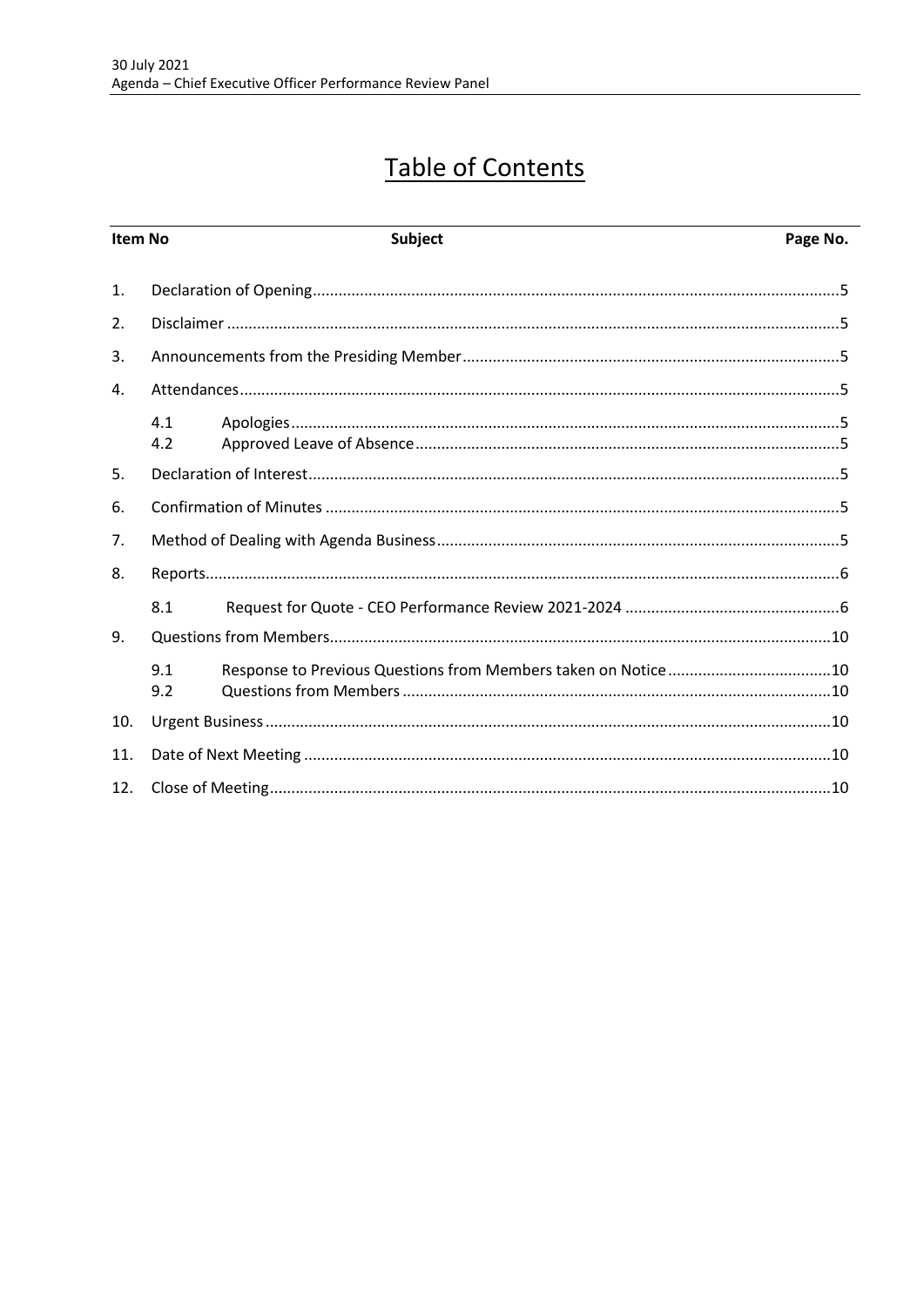# **Acknowledgement of Country**

We acknowledge the Traditional Custodians of this land, the Wardandi Noongar people, and pay our respects to Elders past, present and future.

# **Vision**

Bunbury: welcoming and full of opportunities.

# **Organisational Values**

# #WEARECOB

|                         | We are one team                                    |  |
|-------------------------|----------------------------------------------------|--|
|                         | We keep each other safe                            |  |
| <b>WE ARE COMMUNITY</b> | We display empathy and respect                     |  |
|                         | We have fun and celebrate our successes            |  |
|                         | We work together to achieve great outcomes         |  |
|                         | We are open to opportunities                       |  |
|                         | We actively listen and think things through        |  |
| <b>WE ARE OPEN</b>      | We are inclusive and treat everyone equally        |  |
|                         | We are honest and open in our communications       |  |
|                         | We are open to feedback to improve our performance |  |
|                         | We lead the change, we own it                      |  |
|                         | We trust and empower each other                    |  |
| <b>WE ARE BRAVE</b>     | We have the difficult conversations early          |  |
|                         | We hold ourselves to the highest standard          |  |
|                         | We have the courage to improve and simplify        |  |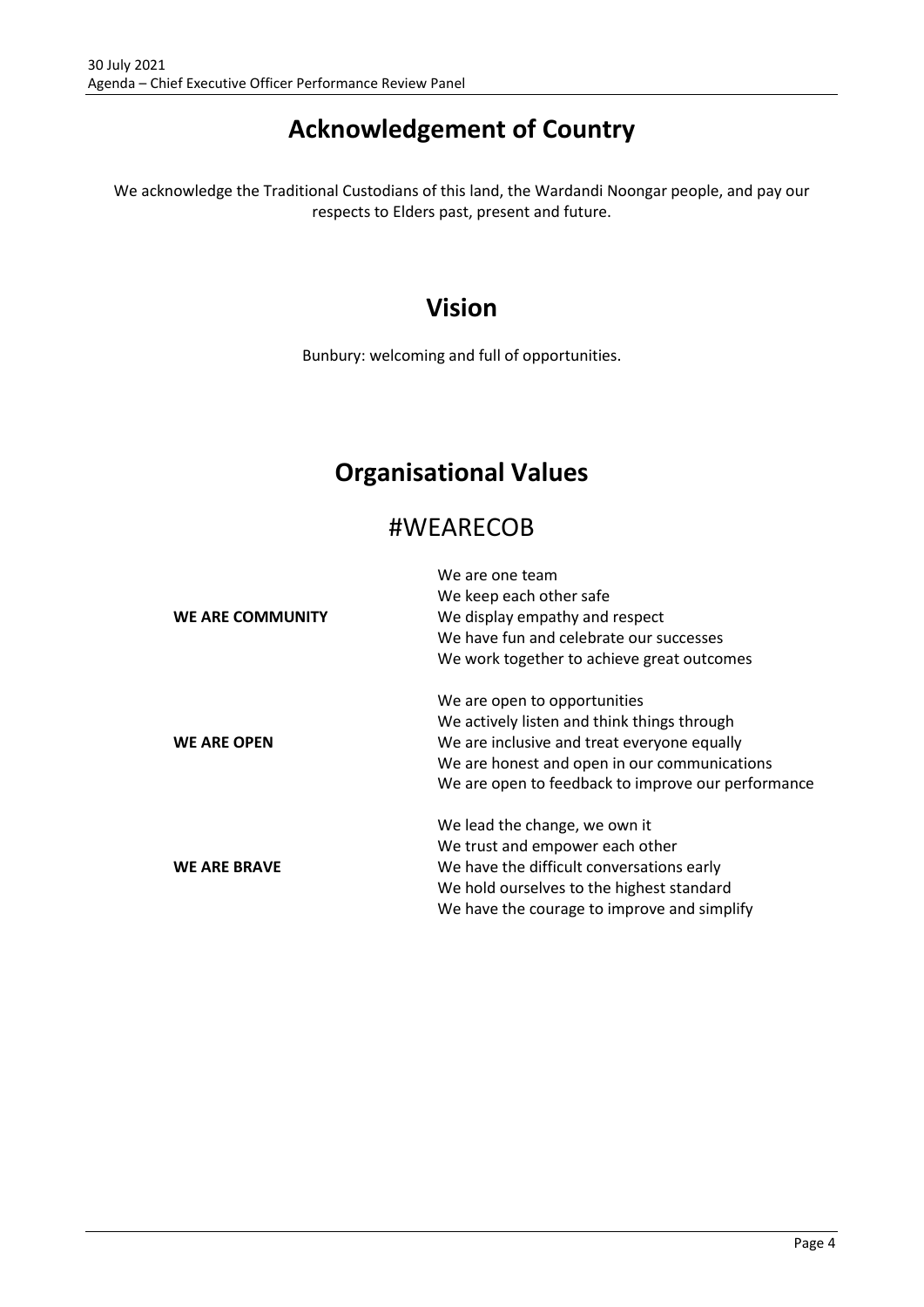### <span id="page-4-0"></span>**1. Declaration of Opening**

#### <span id="page-4-1"></span>**2. Disclaimer**

Not applicable to this committee.

### <span id="page-4-2"></span>**3. Announcements from the Presiding Member**

#### <span id="page-4-4"></span><span id="page-4-3"></span>**4. Attendances**

- *4.1 Apologies*
- <span id="page-4-5"></span>*4.2 Approved Leave of Absence*

### <span id="page-4-6"></span>**5. Declaration of Interest**

IMPORTANT: Committee members to complete a "Disclosure of Interest" form for each item on the agenda in which they wish to disclose a financial/proximity/impartiality interest. They should give the form to the Presiding Member before the meeting commences. After the meeting, the form is to be forwarded to the Administration Services Section for inclusion in the Corporate Financial Disclosures Register.

### <span id="page-4-7"></span>**6. Confirmation of Minutes**

Committee Decision: Moved \_\_\_\_\_\_\_\_\_\_ Seconded \_\_\_\_\_\_\_\_

The minutes of the CEO Performance Review Panel meeting held on 2 December 2020 are confirmed as a true and accurate record.

CARRIED/LOST

### <span id="page-4-8"></span>**7. Method of Dealing with Agenda Business**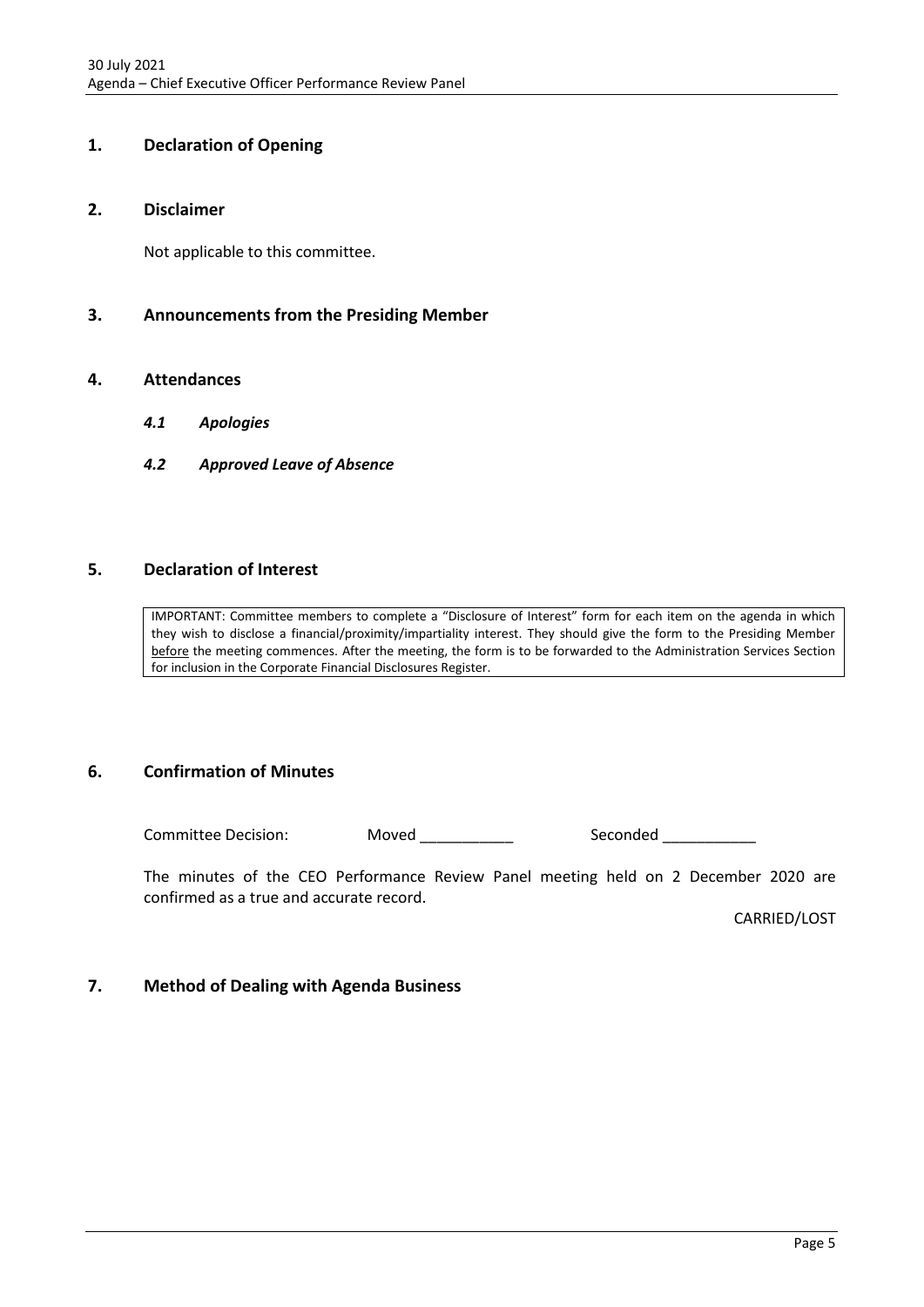### <span id="page-5-1"></span><span id="page-5-0"></span>**8. Reports**

| <b>File Ref:</b>            | COB/515                                           |  |                             |
|-----------------------------|---------------------------------------------------|--|-----------------------------|
| <b>Applicant/Proponent:</b> | Internal                                          |  |                             |
| <b>Responsible Officer:</b> | Leanne French, Senior Governance and Risk Officer |  |                             |
| <b>Responsible Manager:</b> | Greg Golinski, Manager Finance                    |  |                             |
| Executive:                  | Office of the CEO                                 |  |                             |
| <b>Authority/Discretion</b> | Advocacy                                          |  | Review                      |
|                             | Executive/Strategic                               |  | Quasi-Judicial              |
|                             | X<br>Legislative                                  |  | <b>Information Purposes</b> |
|                             |                                                   |  |                             |
| <b>Attachments:</b>         | <b>Appendix CRSUC-1</b>                           |  |                             |

#### **8.1 Request for Quote - CEO Performance Review 2021-2024**

#### **Summary**

Quotes for the Chief Executive Officer (CEO) Performance Review 2021-2024 have been received and the CEO Performance Review Panel is requested to appoint the preferred respondent as the consultant to undertake the CEO Performance Review for the period of July 2021 to February 2024 (3 reviews).

#### **Executive Recommendation**

That the CEO Performance Review Panel:

- 1. In consultation with the CEO, endorse the recommended consultant to provide CEO Performance Review 2021-2024; and
- 2. Authorise the CEO to enter into a contract with the recommended consultant for the CEO Performance Review 2021-2024.

*Voting Requirement: Simple Majority*

#### **Strategic Relevance**

| Theme 4:       | Our City                                                                    |
|----------------|-----------------------------------------------------------------------------|
| Goal           | Civic leadership, partnerships and sound governance in delivering with and  |
|                | for the community.                                                          |
| Objective 4.4: | A skilled organisation, which exercise responsible asset stewardship, sound |
|                | financial management, and exemplary customer service.                       |

#### **Regional Impact Statement**

Not applicable.

#### **Background**

The City sought quotes for the services of an experienced consultant to facilitate the annual CEO Performance Review and the development of performance criteria. The length of the contract is for the period of July 2021 to February 2024 (3 reviews).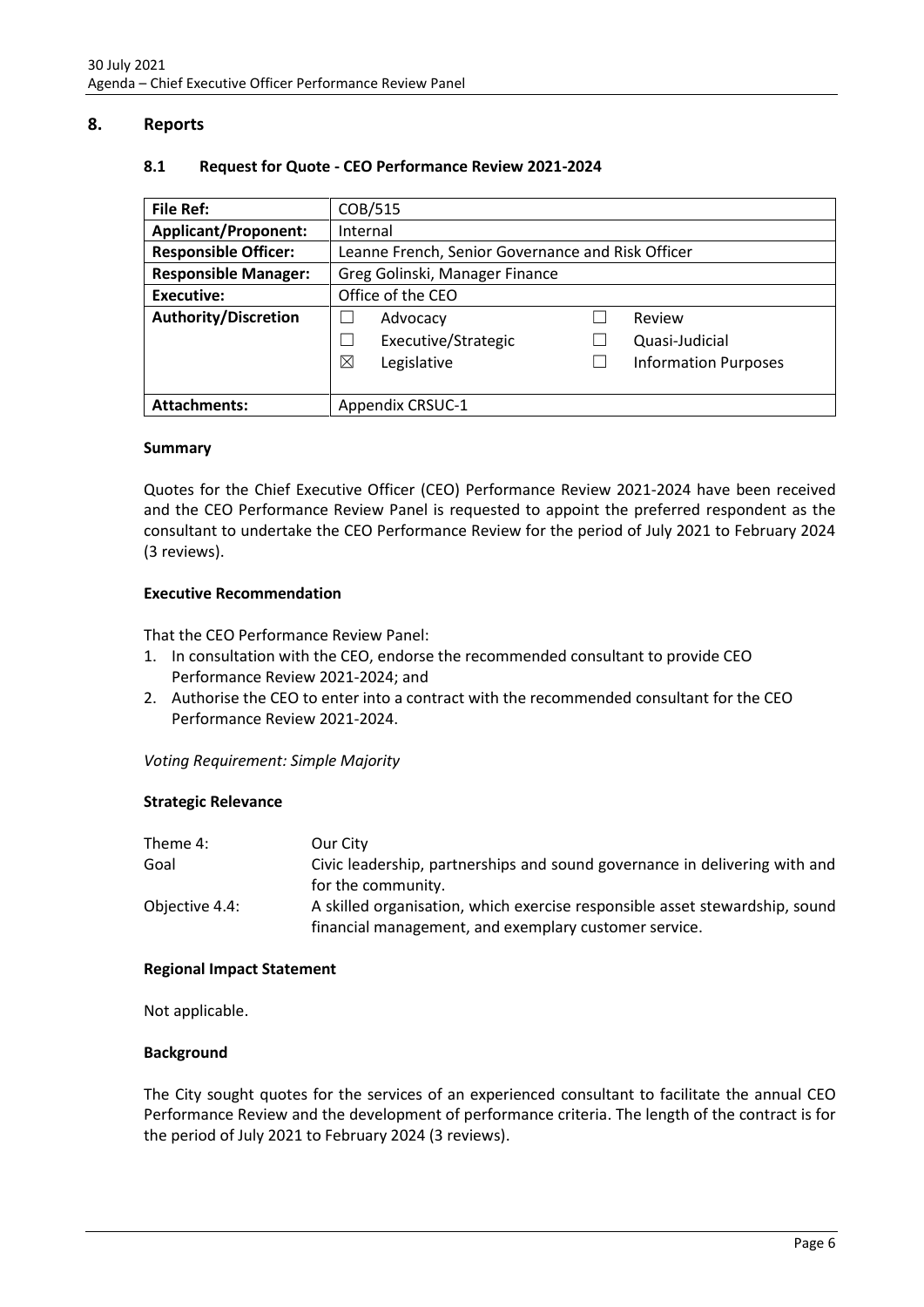A total of eight (8) suppliers viewed the advertisement and at closing three (3) responses were received. One respondent withdrew their quotation, leaving two (2) to be assessed.

The quotes were evaluated using the following criteria:

Qualitative Criteria weighting

- 1. Relevant Experience 50% weighting
- 2. Demonstrated Understanding 20% weighting 3. Respondents Resources 10% weighting
- 4. Price 20% weighting
	-

The Local Price Preference was not applicable to this quotation as no local suppliers quoted.

*Evaluation of the quoted prices (and ranking) has been assessed but because the results are "commercial in confidence" details are listed in a Confidential Attachment that has been circulated to members under separate cover.*

#### **Council Policy Compliance**

Quoting for goods and services is conducted in accordance with:

- Council Policy Purchasing
- Council Policy Access and Inclusion

The Council Policy CEO Performance and Salary Review authorises the CEO Performance Review Panel to undertake the CEO Performance Review and report findings and recommendations to Council. Section 2 (Independent Consultant) of the Council Policy provides that the Panel, through the administration support provided, may engage an external facilitator to assist with the process of performance appraisal and the development of the performance agreement.

#### **Legislative Compliance**

Schedule 2 of the *Local Government (Administration) Regulations 1996* provides the Model Standards for CEO Recruitment, performance and termination.

#### **Officer Comments**

Section 2, Council Policy CEO Performance and Salary Review provides:

- *2 Independent consultant*
- *2.1 If the Panel does not have the resources and expertise to meet the expected standard of performance review, the Panel, through the administration support provided via point 1.7 may engage an external facilitator to assist with the process of performance appraisal and the development of the performance agreement.*
- *2.2 A consultant must have experience in performance review and, if possible, experience in local government or dealing with the performance review of senior executives.*
- *2.3 A consultant must not have any interest in, or relationship with, the Council or the CEO. In this policy, interest* 
	- *(a) means an interest that could, or could reasonably be perceived to, adversely affect the impartiality of the person having the interest; and*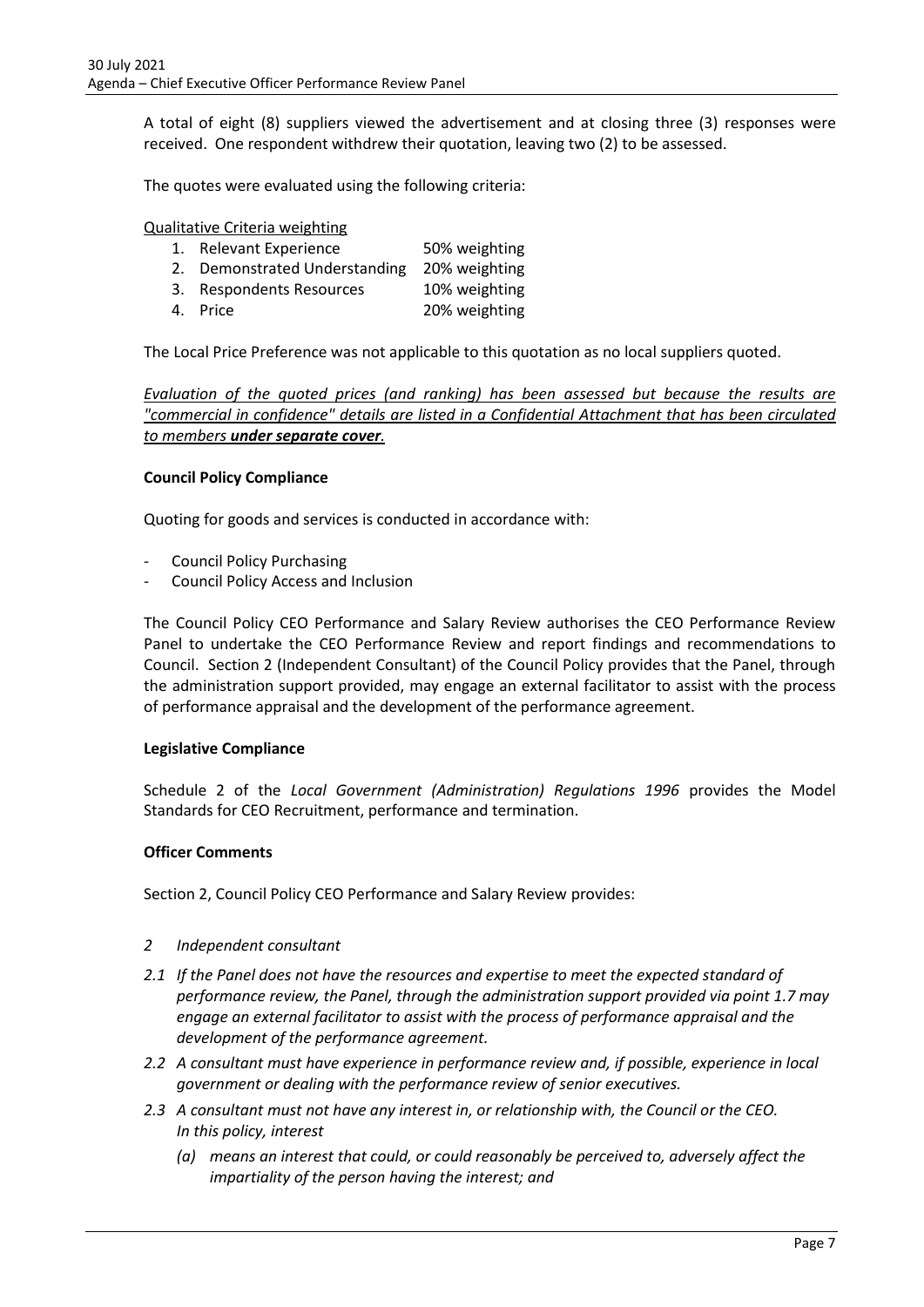- *(b) includes an interest arising from kinship, friendship or membership of an association.*
- *2.4 A consultant may be required to facilitate:*
	- *Setting performance criteria;*
	- *Preparing the performance agreement;*
	- *Collecting performance evidence;*
	- *Writing the performance appraisal report;*
	- *Facilitating meetings between the performance review panel;*
	- *Assisting with the provision of feedback to the CEO;*
	- *Formulating plans to support improvement (if necessary); and*
	- *Providing an objective view regarding any performance management-related matters between the concerned parties.*
- *2.5 Consultant services must be secured in accordance with the City's Purchasing Policy.*

The option to engage an external facilitator/consultant to assist with the process of performance appraisal and the development of the performance agreement/criteria was exercised with the scope of work defined as:

*Conducting an annual review and key performance setting process to be undertaken in line with the adopted "Council Policy CEO Performance and Salary Review", including the key components detailed below:*

- *Meet with CEO Performance Review Panel to discuss performance criteria;*
- *Design and conduct individual interviews/feedback from Elected Members;*
- *Design and conduct 360 degree feedback from stakeholders (stakeholders identified by CEO Review Panel);*
- *Design and conduct 360 degree feedback from staff;*
- *Collecting performance evidence*
- *Write Final Performance Appraisal Report;*
- *Facilitation of setting new key performance criteria in conjunction with a nominated City of Bunbury representative, including 2 workshops with Elected Members;*
- *Final key performance indicators and metrics report to be provided to CEO Performance Review Panel;*

*As per the Council Policy the CEO performance review process includes two timeframe cycles (Option A and Option B) depending the year in which the Ordinary Council Election is held. 2021 Review = Option B commencing late July, with the key performance criteria to be set post Ordinary Council Election (late October).*

*2022 Review = Option A commencing August.*

*2023 = Option B commencing mid July, and if required, the key performance criteria to be set post Ordinary Council Election (late October).*

The following staff formed an assessment panel and undertook the evaluation of this quotation which is provided in **Appendix 1**:

- Mr Gary Barbour, Director Sustainable Communities
- Ms Odetta Robertson, Manager People & Safety
- Ms Leanne French, A/Manager Governance

The shortlisted consultant provided examples of considerable experience in undertaking performance reviews of CEO's, experience with local governments and development of performance criteria.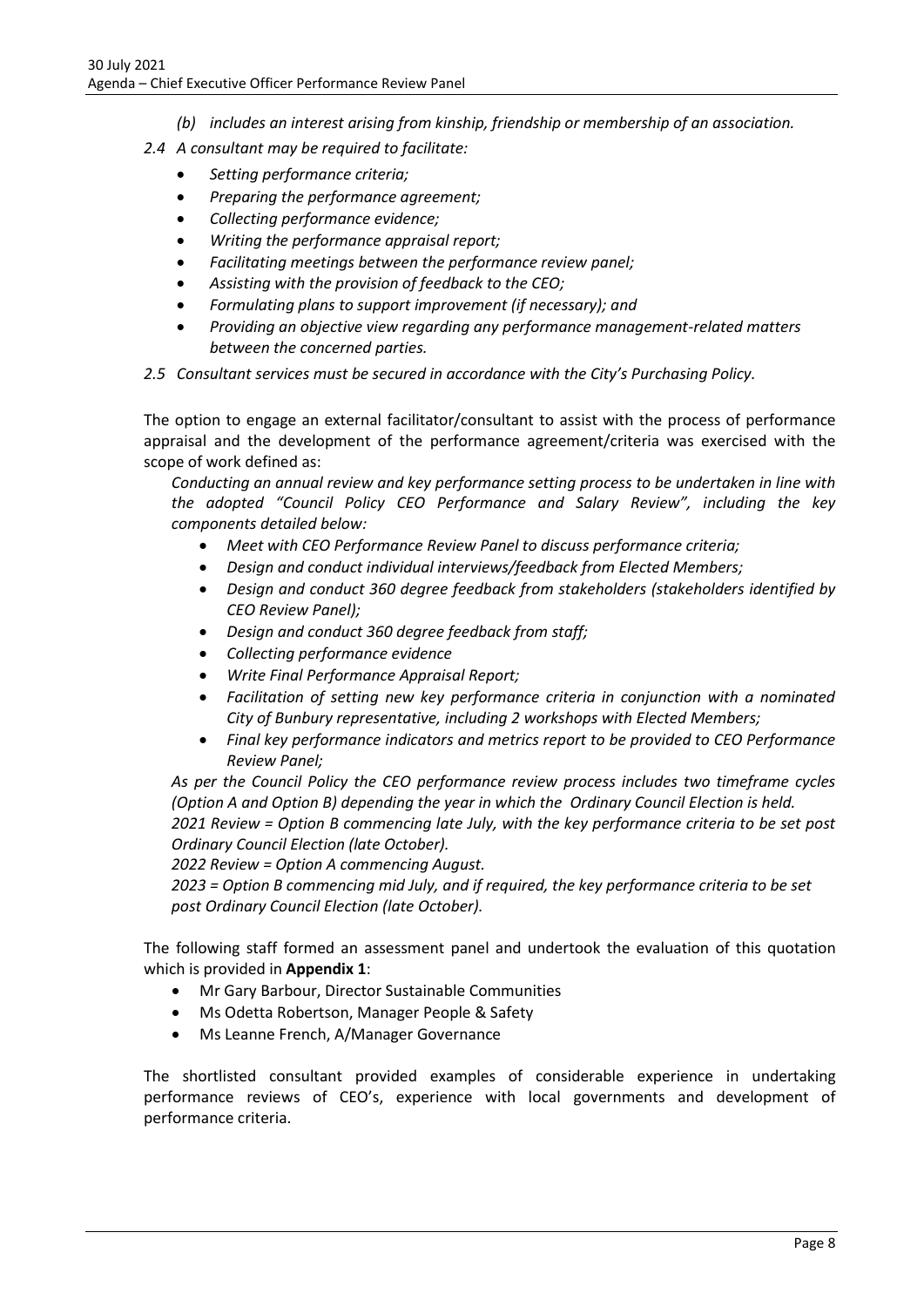#### **Analysis of Financial and Budget Implications**

An allocation of \$20,000 per year for the next 3 years has been budgeted for the provision of services by an external consultant to undertake facilitation of the CEO performance review and setting of performance criteria.

#### **Community Consultation**

Not applicable.

#### **Councillor/Officer Consultation**

This report and assessment are provided to the CEO Performance Review Panel to facilitate the engagement of a consultant to assist with the process of the CEO performance appraisal and the development of the performance agreement.

#### **Applicant Consultation**

Not applicable

#### **Timeline: Committee Decision Implementation**

The recommendation of the Committee will be implemented immediately.